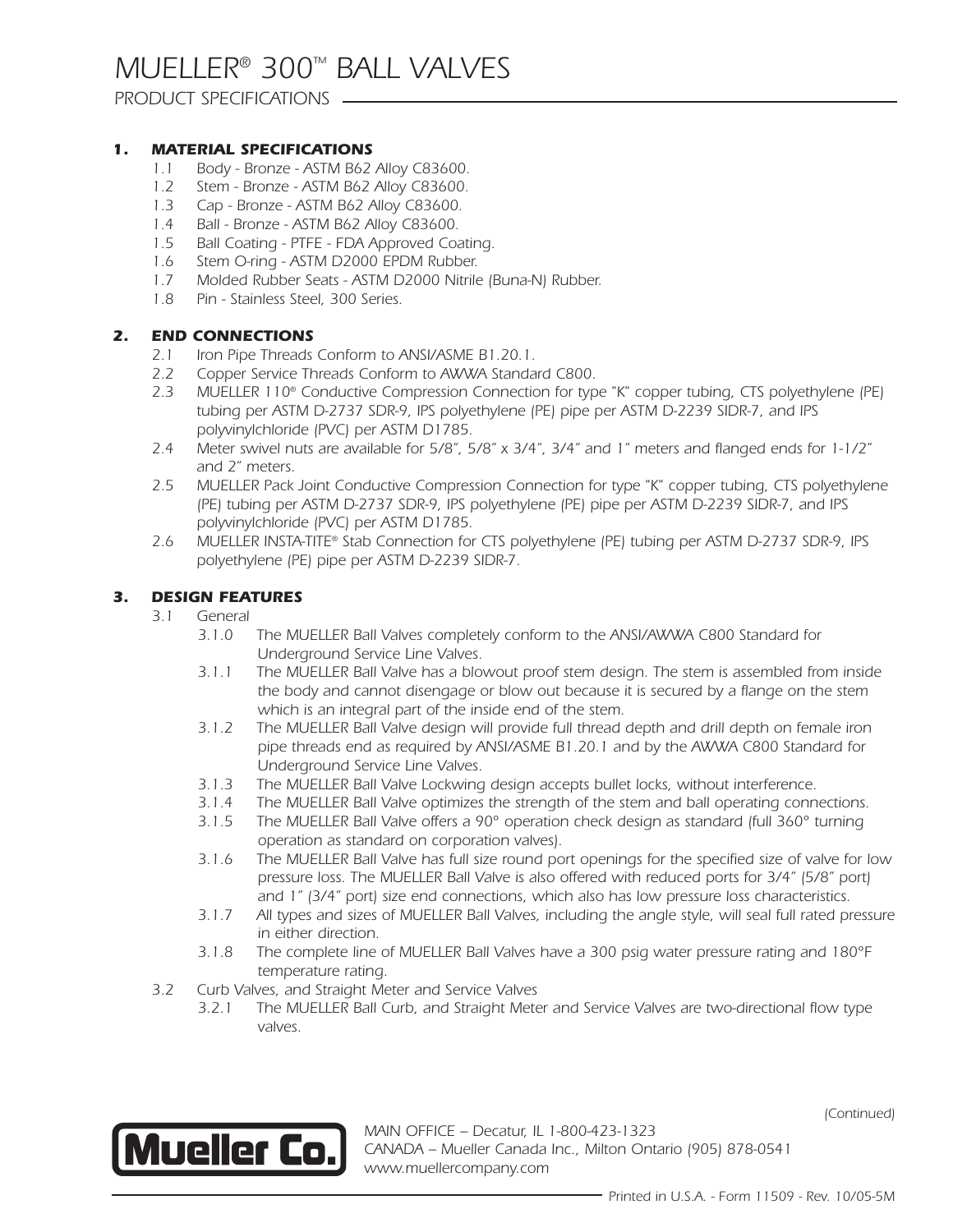# *MUELLER® 300™ BALL VALVES*

## *PRODUCT SPECIFICATIONS*

|     | 3.2.2 | The MUELLER Ball Curb, and Straight Meter and Service Valves are available in the following<br>sizes: |
|-----|-------|-------------------------------------------------------------------------------------------------------|
|     |       | 3/4" and 1" Reduced Port                                                                              |
|     |       | 3/4" thru 2" Full Port                                                                                |
|     | 3.2.3 | MUELLER Ball Curb Valves are available with the following types of end connections:                   |
|     |       | MUELLER 110 <sup>®</sup> Compression Connections                                                      |
|     |       | MUELLER Pack Joint Compression Connection                                                             |
|     |       | MUELLER INSTA-TITE® Connection (assembled as a separate coupling)                                     |
|     |       | Copper Flare Connection                                                                               |
|     |       | Iron Pipe Thread - Male and Female                                                                    |
|     | 3.2.4 | MUELLER Ball Straight Meter Valves are available with the following types of end connections:         |
|     |       | MUELLER 110 <sup>®</sup> Compression Connections                                                      |
|     |       | MUELLER Pack Joint Compression Connection                                                             |
|     |       | MUELLER INSTA-TITE <sup>®</sup> Connection (assembled as a separate coupling)                         |
|     |       | Copper Flare Connection                                                                               |
|     |       | Iron Pipe Thread - Male and Female                                                                    |
|     |       | Iron Meter Bar Lock Nut                                                                               |
|     |       | Meter Swivel Nut                                                                                      |
|     |       | Meter Flange                                                                                          |
|     | 3.2.5 | MUELLER Ball Straight Service Valves are available with the following types of end                    |
|     |       | connections:                                                                                          |
|     |       | MUELLER 110 <sup>®</sup> Compression Connections                                                      |
|     |       | MUELLER Pack Joint Compression Connection                                                             |
|     |       | MUELLER INSTA-TITE® Connection (assembled as a separate coupling)                                     |
|     |       | Copper Flare Connection                                                                               |
|     |       | Iron Pipe Thread - Male and Female                                                                    |
| 3.3 |       | Angle Meter and Service Valves                                                                        |
|     | 3.3.1 | The MUELLER Ball Angle Meter Valve has the same laying dimensions as other styles of                  |
|     |       | MUELLER Angle Meter Valves. Therefore, MUELLER Ball Angle Meter Valves can be used as                 |
|     |       | replacements for other types of MUELLER Angle Meter Valves, which have the same end                   |
|     |       | configurations.                                                                                       |
|     | 3.3.2 | The MUELLER Ball Angle Meter Valves are two-directional flow valves, and will seal the full           |
|     |       | rated pressure in either direction.                                                                   |
|     | 3.3.3 | The MUELLER Ball Angle Meter Valves are available in the following sizes:                             |
|     |       | 3/4" and 1" Reduced Port                                                                              |
|     |       | 3/4" thru 2" Full Port                                                                                |
|     | 3.3.4 | MUELLER Ball Angle Meter Valves are available with the following types of connections:                |
|     |       | MUELLER 110 <sup>®</sup> Compression Connections                                                      |
|     |       | MUELLER Pack Joint Compression Connection                                                             |
|     |       | MUELLER INSTA-TITE <sup>®</sup> Connection (assembled as a separate coupling)                         |
|     |       | Copper Flare Connection                                                                               |
|     |       | Iron Pipe Thread - Female                                                                             |
|     |       | Iron Meter Bar Lock Nut                                                                               |
|     |       | Meter Swivel Nut                                                                                      |
|     |       | Meter Flange                                                                                          |
|     | 3.3.5 | MUELLER Ball Angle Service Valves are available with the following types of connections:              |
|     |       | MUELLER 110 <sup>®</sup> Compression Connections                                                      |
|     |       |                                                                                                       |
|     |       | MUELLER Pack Joint Compression Connection                                                             |
|     |       | MUELLER INSTA-TITE <sup>®</sup> Connection (assembled as a separate coupling)                         |
|     |       | Copper Flare Connection                                                                               |
|     |       | Iron Pipe Thread - Male and Female                                                                    |
|     |       |                                                                                                       |



*MAIN OFFICE – Decatur, IL (217) 423-4471 CANADA – Mueller Canada Inc., Milton Ontario (905) 878-0541 www.muellercompany.com*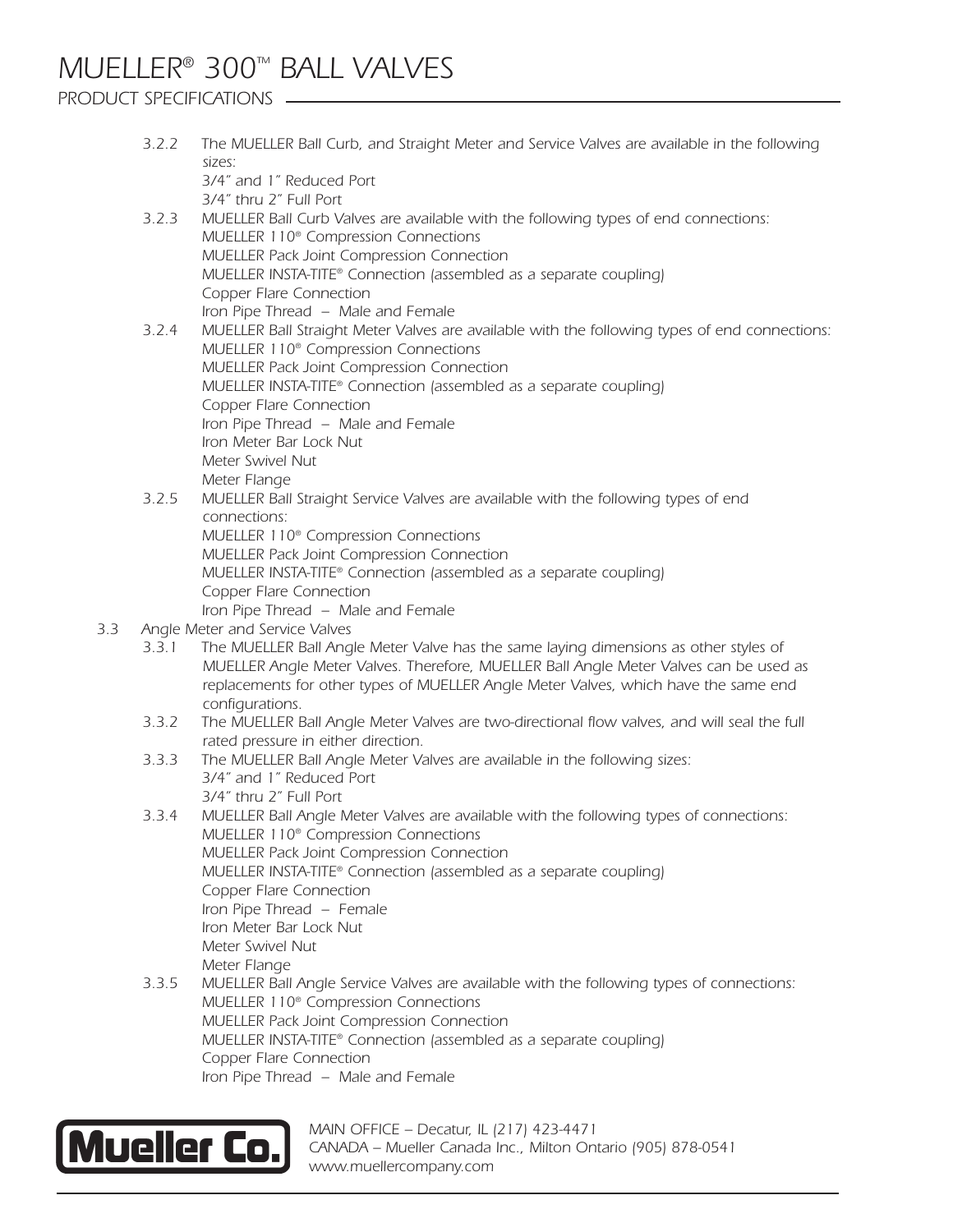*PRODUCT SPECIFICATIONS*

### *3.4 Corporation Valves*

- *3.4.1 The MUELLER Ball Corporation Valves are a full 360° turn valve.*
- *3.4.2 The MUELLER Ball Corporation Valves are available in the following sizes: 3/4", 1", 1-1/2", and 2"*
- *3.4.3 The MUELLER Ball Corporation Valves are available with the following types of inlet connections: CC Thread AWWA Iron Pipe Thread -- Male*
- *3.4.4 The MUELLER Ball Corporation Valves are available with the following types of outlet connections: MUELLER 110® Compression Connections MUELLER Pack Joint Compression Connection MUELLER INSTA-TITE® Connection (assembled as a separate coupling) Copper Flare Connection Iron Pipe Thread – Male and Female*

#### *4. WORKING PRESSURE*

- *4.1 MUELLER Ball Valves have a maximum water pressure rating of 300 psig.*
- *4.2 The MUELLER Ball Valves have a maximum water temperature rating of 180°F.*



*MAIN OFFICE – Decatur, IL (217) 423-4471 CANADA – Mueller Canada Inc., Milton Ontario (905) 878-0541 www.muellercompany.com*